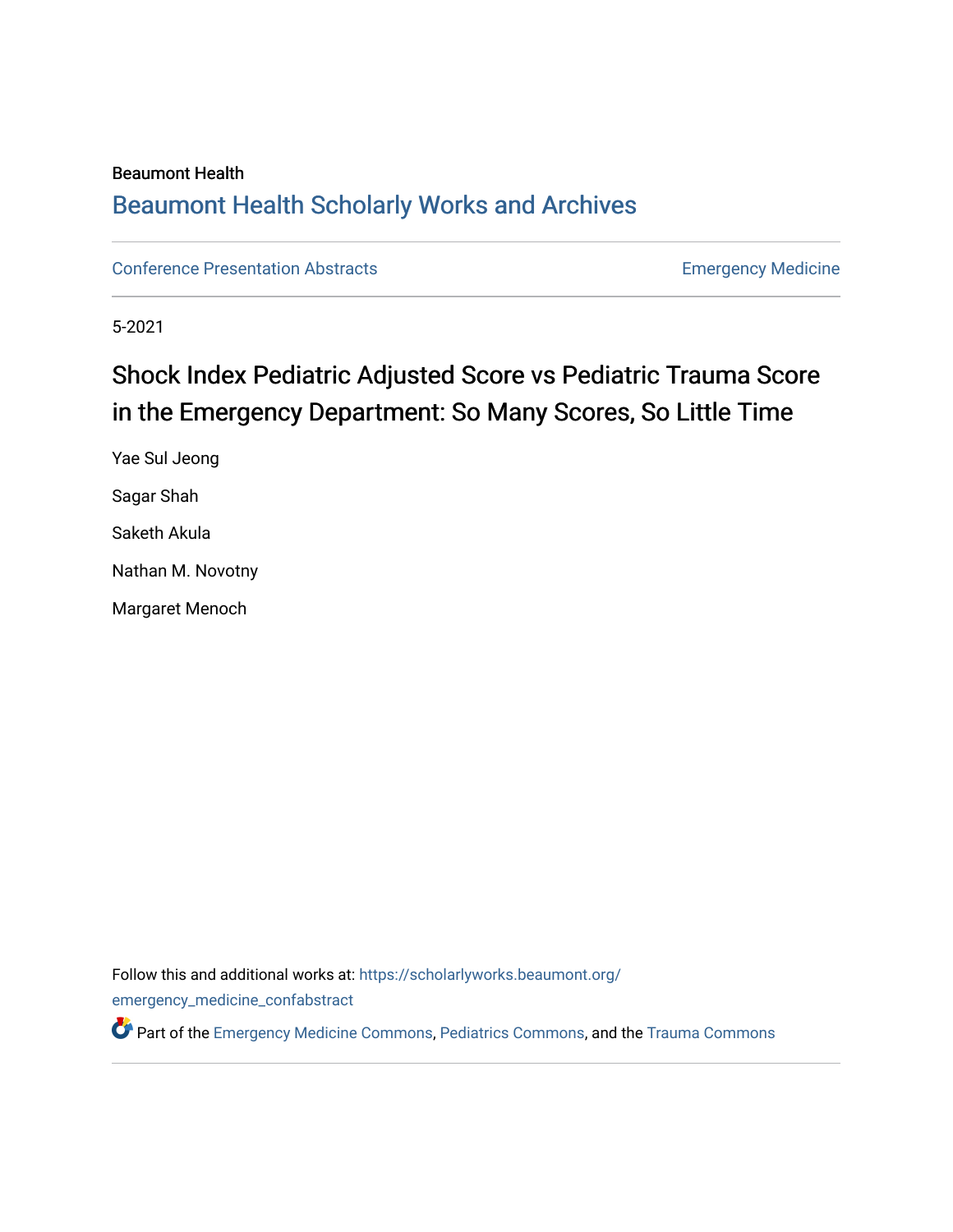Triage (OUT) in trauma activations. The CMM depends in large part on the Injury Severity Score (ISS). Another trauma triage tool gaining in popularity is The Need For Trauma Intervention (NFTI). NFTI has been shown to have better model fit and stronger associations with appropriate resource utilization. We are seeking to improve our institutional OUT rates by comparing our institutional criteria with both CMM and NFTI. Our goal is to create institutional triage criteria which meets American College of Surgeon Committee on Trauma recommendation of under-triage <5% and over-triage <35%.

**Methods**: This quality improvement project utilized a trauma database of state defined metrics. The trauma database generates "raw" OUT rates based on CMM. This "raw" CMM OUT rate was compared to calculations using institutional triage criteria and NFTI. Data was collected over the first 4 months of the institution's period of pursing trauma accreditation and compared descriptively.

**Results**: From July through October, the institution had 65, 73, 73 and 73 trauma patients per month, with 3, 6, 3, 3 classified by CMM as over-triage. The remaining 62, 67, 70 and 70 patients were used to calculate under-triage proportions. The under-triage rates (percent) as determined by "raw" CMM, institutional criteria and NFTI were as follows for July through October: 12.9/3.2/3.2, 10.5/3.0/3.0, 8.6/0.0/2.9, 7.1/1.4/2.9. Overtriage rates were: 66.7/0.0/66.7, 66.7/0.0/50.0, 100.0/0.0/100.0, 66.7/33.0/0.0.

**Conclusion**: This preliminary data shows that there are discrepancies in OUT rates between CMM, NFTI, and local institutional criteria. The low N of the dataset limits meaningful interpretation for overtriage. For under-triage, this single site pilot cohort shows some degree of agreement between NFTI and institutional criteria. The use of ISS, available only at discharge, may impact this use of CMM as a triage tool. Further study on the agreement between CMM, NFTI and individual institutional triage criteria may improve both resource utilization and patient outcomes.

#### **712 | Fireworks injuries are increasing in the United States**

Cindy Bitter, Andrew Talbert, Alizabeth Weber, Zidong Zhang, Leslie Hinyard *Saint Louis University*

**Background and Objectives**: Injuries due to fireworks can cause significant morbidity. Prior studies have shown that hands and eyes are frequently injured, with loss of hand function and blindness being common after serious injury.

**Methods**: Fireworks injuries from 2008-2017 were identified in the National emergency department Sample was using the corresponding International Classification of Disease codes. Demographics, timing of presentation, and hospital characteristics were analyzed. Data were weighted to approximate population estimates of injury. Statistical analyses were completed using SAS.

**Results**: There were an estimated 7699 injuries due to fireworks in 2017 (2.37 per 100,000 population) compared to 5727 (1.88 per

100,000 population) in 2008. The majority of victims were male (74.6%) and injuries were most common in the Midwest and South (both 38.1%) compared to the West (15.6%) and Northeast (8.2%) regions. Most visits occurred in July (71.4%) with smaller peaks in June (6.9%) and January (6.0%). Patients were disproportionately seen in trauma centers (34.0%) and teaching hospitals (49.6%).

**Conclusion**: Emergency Department visits for fireworks injuries are increasing in the United States. Pediatric patients and young adult males comprise the majority of victims. Injuries are clustered around the 4th of July and New Years holidays. Public health interventions targeted at high-risk groups may reduce the burden of injury.

#### **713 | Shock index pediatric adjusted score vs pediatric trauma score in the emergency department: So many scores, so little time**

Yae Sul Jeong<sup>1</sup>, Sagar Shah<sup>2</sup>, saketh akula<sup>3</sup>, Nathan Novotny<sup>2</sup>, Margaret Menoch<sup>2</sup> *1 n/a, 2 Beaumont Health System, <sup>3</sup> Oakland University*

**Background and Objectives**: Different scoring tools have been established to aid in prediction of pediatric trauma patients recovering and survival but not one is used consistently. Pediatric Trauma Score (PTS) is one of the first tools developed & evaluates pediatric trauma rapidly in a comprehensive manner using 6 determinants to help predict outcomes. Shock Index Pediatric Adjusted (SIPA) adapts shock index (SI) in predicting outcomes for trauma patients adjusted to the pediatric population. It is unclear which scoring tool is best at predicting outcomes. SIPA is easier to calculate & will be more convenient to use in the ED or pre-hospital setting.

**Methods**: This is a single center retrospective electronic chart review study of patients 1- 17 years with level I & II activated trauma between 1/2013 – 11/2019. Outcomes of interest were hospital admission, ICU admission, ICU & hospital LOS and complications of ventilator use, major liver or spleen lacerations, blood product use, high ISS (> 15) and fluid bolus use. Patient visits were scored for both SIPA and PTS, then placed into either high risk and low risk category as predefined by the individual scoring tools: High risk SIPA (elevated SI for age), low risk SIPA (normal SI for age), high risk PTS (scores: −6 to 8), low risk PTS (scores: > 8).

**Results**: Of 1667 patients, 757 met inclusion. The predominant scores for each tool were low risk. See table 1 for demographics and scoring details. When the scoring systems were compared, there were 36 visits that scored high in both systems and 542 visits that scored low in both systems. A comparison of high-risk scores to low risk scores for both tools, findings suggesting an increased odds ratio (OR) for all outcomes for each scoring tool's high risk group in comparison to its low risk group with the exception of fluid bolus use for PTS. When both high risk groups were compared, PTS had an increased OR for outcomes such as hospital & ICU admission, ventilator use, blood product use, fluid bolus use (*p* < 0.05) & major spleen or liver laceration (*p* = 0.16). SIPA had an increased OR for high ISS (*p* = 0.14).